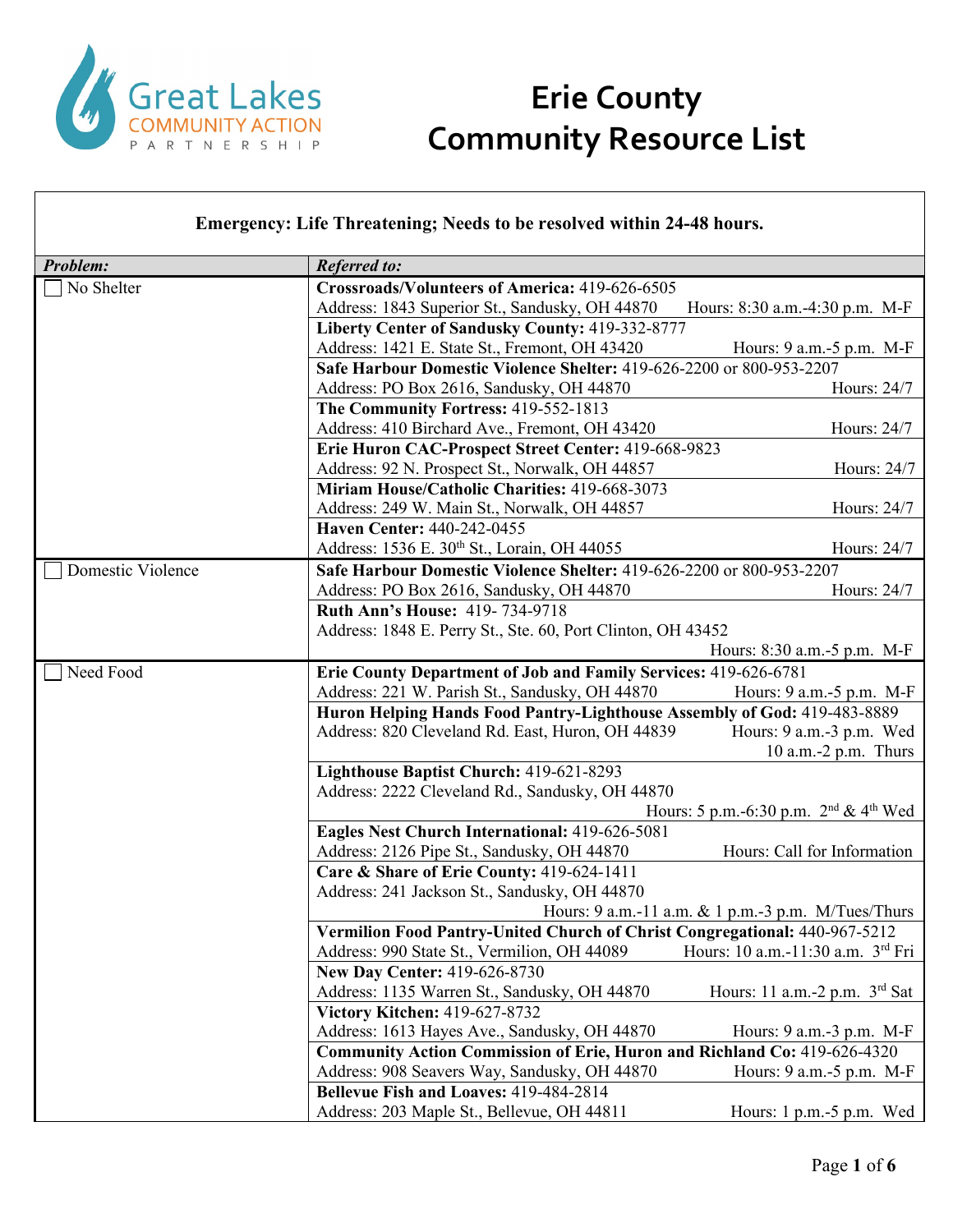

|                      | Father's Heart Ministry-Food Distribution Center: 419-609-0110           |                                  |
|----------------------|--------------------------------------------------------------------------|----------------------------------|
|                      | Address: 1300 Central Ave., Sandusky, OH 44870                           | Hours: 3 p.m.-4 p.m. Last Sun    |
|                      | Spirit & Truth Ministries: 419-609-9403                                  |                                  |
|                      | Address: 910 W. Madison St., Sandusky, OH 44870                          | Hours: $8$ a.m. $-9:30$ a.m. Sun |
|                      |                                                                          | Call for other meal dates/times  |
| Utilities Disconnect | Community Action Commission of Erie, Huron and Richland Co: 419-626-6540 |                                  |
|                      | Address: 908 Seavers Way, Sandusky, OH 44870                             | Hours: $9$ a.m.- $5$ p.m. M-F    |
| Need Prescriptions   | VOA Drug Repository (59 and under): 419-626-6506                         |                                  |
|                      | Serving Our Seniors (60+): 419-624-1856                                  |                                  |
|                      | Address: 1843 Superior St., Sandusky, OH 44870                           | Hours: 9 a.m. -5 p.m. M-F        |
|                      | <b>Buderer Drug Company: 419-627-2800</b>                                |                                  |
|                      | Address: 633 Hancock St., Sandusky, OH 44870                             | Hours: 9 a.m. -6 p.m. M-F        |
|                      |                                                                          |                                  |

#### **Intermediate: In Crisis; Needs to be resolved within 7-14 days.**

| Need:                               | <b>Referred to:</b>                                                      |                                  |  |
|-------------------------------------|--------------------------------------------------------------------------|----------------------------------|--|
| Homeless Prevention                 | <b>Great Lakes Community Action Partnership: 419-333-4006</b>            |                                  |  |
|                                     | Address: 221 W Parish St, Sandusky, OH 44870                             | Hours: 9 a.m.-4:30 p.m. M-F      |  |
| Rapid Rehousing                     | <b>Great Lakes Community Action Partnership: 419-333-4006</b>            |                                  |  |
|                                     | Address: 221 W Parish St, Sandusky, OH 44870                             | Hours: 9 a.m.-4:30 p.m. M-F      |  |
|                                     | Crossroads/Volunteers of America Crossroads: 419-626-6505                |                                  |  |
|                                     | Address: 1843 Superior St., Sandusky, OH 44870                           | Hours: 8:30 a.m. - 5 p.m. M-F    |  |
|                                     | <b>Almost Home/Volunteers of America: 419-626-9208</b>                   |                                  |  |
|                                     | Address: 906 Decatur St., Sandusky, OH 44870                             | Hours: 8:30 a.m.-4:30 p.m. M-F   |  |
| Disabled Supportive Housing         | <b>Great Lakes Community Action Partnership: 419-333-4006</b>            |                                  |  |
|                                     | Address: 221 W Parish St, Sandusky, OH 44870                             | Hours: 9 a.m. -4:30 p.m. M-F     |  |
|                                     | Community Action Commission of Erie, Huron and Richland Co: 419-626-6540 |                                  |  |
|                                     | Address: 908 Seavers Way, Sandusky, OH 44870                             | Hours: $9$ a.m. $-5$ p.m. M-F    |  |
| <b>Emergency Housing Assistance</b> | <b>Great Lakes Community Action Partnership: 800-775-9767</b>            |                                  |  |
| (Excluding the City of Sandusky)    | Address: 127 S. Front St., Fremont, OH 43420                             | Hours: $9$ a.m. $-4:30$ p.m. M-F |  |
| Water Heater or Furnace             | <b>GLCAP Housing Department: 800-775-9767</b>                            |                                  |  |
|                                     | Address: 127 S. Front St., Fremont OH 43420                              | Hours: $9$ a.m. $-4:30$ p.m. M-F |  |

#### **Transitional: Vulnerable; Needs to be resolved within 30 days.**

| <b>Request:</b>                    | <b>Referred to:</b>                                                             |                                |
|------------------------------------|---------------------------------------------------------------------------------|--------------------------------|
| $\Box$ Transitional Housing -Huron | <b>Community Action Commission of Erie, Huron and Richland Co: 419-626-6540</b> |                                |
|                                    | Address: 908 Seavers Way, Sandusky, OH 44870                                    | Hours: 9 a.m. - 5 p.m. M-F     |
| $\Box$ Transitional Housing-Erie   | Crossroads/Volunteers of America Crossroads: 419-626-6505                       |                                |
|                                    | Address: 1843 Superior St., Sandusky, OH 44870                                  | Hours: 8:30 a.m. -5 p.m. M-F   |
|                                    | Crystal Tower Women's and Children's Shelter: 419-984-6339                      |                                |
|                                    | Address: 8505 Skadden Rd., Sandusky, OH 44870                                   | Hours: 9 a.m.–3 p.m. M-F       |
| $\Box$ Sober Living                | <b>Almost Home/Volunteers of America: 419-626-9208</b>                          |                                |
|                                    | Address: 906 Decatur St., Sandusky, OH 44870                                    | Hours: 8:30 a.m.-4:30 p.m. M-F |
| Employment Services                | OhioMeansJobs-Erie County: 419-626-6459                                         |                                |
|                                    | Address: 221 W. Parish St., Sandusky, OH 44870                                  | Hours: 9 a.m. - 5 p.m. M-F     |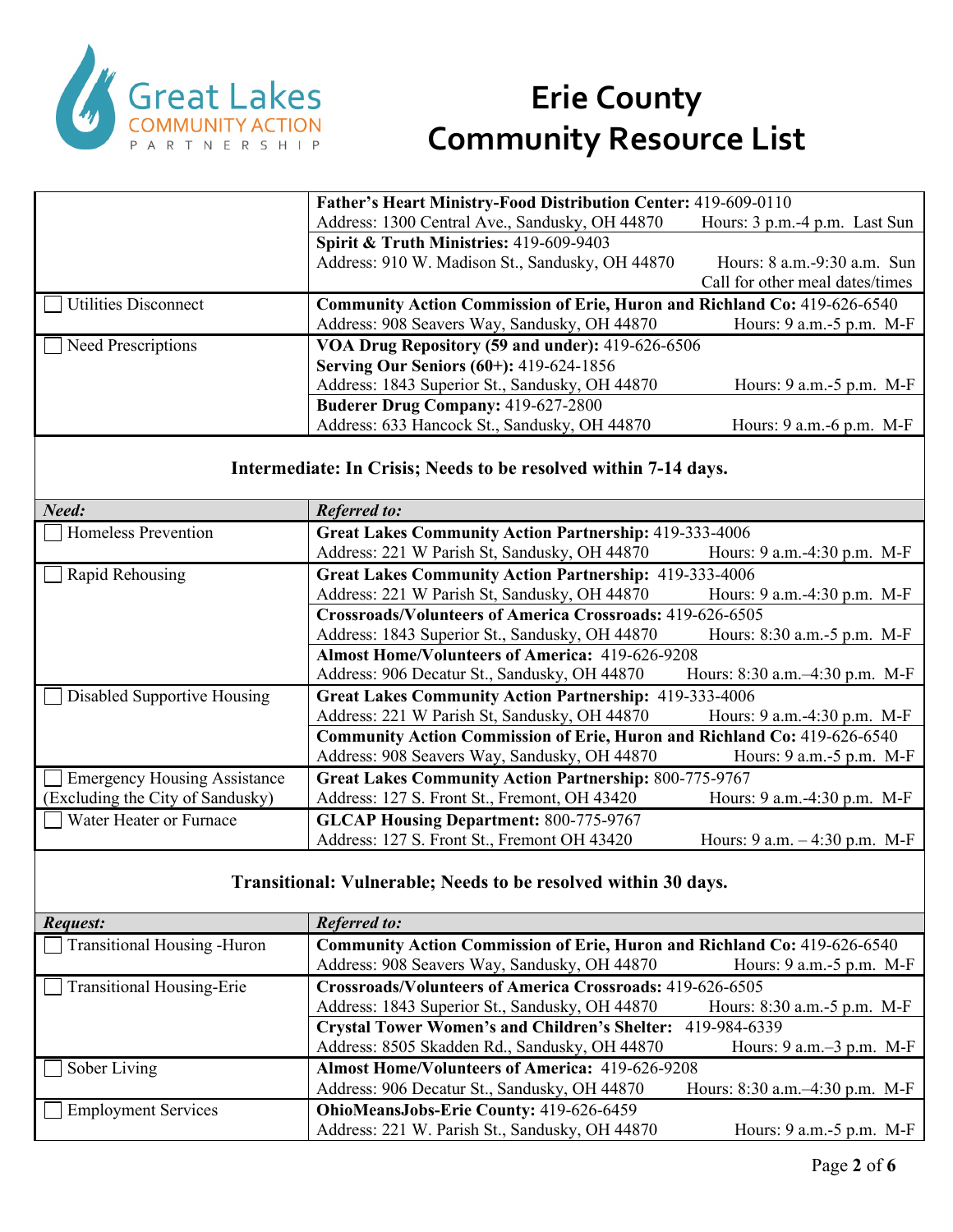

|                                 | <b>Great Lakes Community Action Partnership: 800-775-9767</b>                 |                                     |
|---------------------------------|-------------------------------------------------------------------------------|-------------------------------------|
|                                 | Address: 127 S. Front St., Fremont, OH 43420                                  | Hours: 9 a.m.-4:30 p.m. M-F         |
|                                 | Step by Step Employment & Training: 440-967-9042                              |                                     |
|                                 | Address: 664 Exchange St., Vermilion, OH 44089                                | Hours: Call for Information         |
| Child Care Options              | Child Care Resource Center: 440-242-0413                                      |                                     |
|                                 | Address: 5350 Oberlin Ave., Lorain, OH 44053                                  | Hours: $8$ a.m. $-5$ p.m. M-F       |
|                                 | Erie County Department of Job and Family Services: 419-626-6781               |                                     |
|                                 | Address: 221 W. Parish St., Sandusky, OH 44870                                | Hours: 9 a.m.-5 p.m. M-F            |
| <b>Health Insurance Options</b> | Erie County Department of Job and Family Services: 419-626-6781               |                                     |
|                                 | Address: 221 W. Parish St., Sandusky, OH 44870                                | Hours: 9 a.m.-5 p.m. M-F            |
| Income Enrichment               | Erie County Department of Job and Family Services: 419-626-6781               |                                     |
|                                 | Address: 221 W. Parish St., Sandusky, OH 44870                                | Hours: 9 a.m. - 5 p.m. M-F          |
| <b>Transportation Services</b>  | Sandusky Transit System (STS)/Dial-A-Ride: 419-627-0740                       |                                     |
|                                 | Address: 1230 N. Depot St., Sandusky, OH 44870                                |                                     |
|                                 | Scheduling Hours: 8 a.m. -4 p.m. M-F                                          | Pick up Hours: 6 a.m.–10 p.m. M-Sat |
| Legal Services                  | Legal Aid of Western Ohio: 877-894-4599                                       |                                     |
|                                 | Address: 1800 N. Blanchard St., Findlay, OH 45840                             | Hours: 9 a.m.-2 p.m. M-F            |
| Telephone Service               | <b>Assurance Wireless by Virgin Mobile: 877-497-5646</b>                      |                                     |
|                                 | Address: www.assurancewireless.com                                            | Hours: 9 a.m. - 5 p.m. M-F          |
| Physician                       | Erie County Health Department: 419- 626-5623 or 888-399-6056                  |                                     |
|                                 | Address: 420 Superior St., Sandusky, OH 44870                                 | Hours: $8$ a.m. $-5$ p.m. M-F       |
|                                 | Family Health Services: 419-502-2800                                          |                                     |
|                                 | Address: 1912 Hayes Ave., Sandusky, OH 44870 Hours: 8 a.m.-5 p.m. Mon/Wed/Fri |                                     |
|                                 |                                                                               | 8 a.m.-7 p.m. Tues/Thurs            |
|                                 |                                                                               | 8:30 a.m.-12:30 p.m. Sat            |
| <b>Dentist Options</b>          | Erie County Health Department: 419- 626-5623 or 888-399-6056                  |                                     |
|                                 | Address: 420 Superior St., Sandusky, OH 44870                                 | Hours: 8 a.m.–5 p.m. M-F            |
| Mental Health Treatment Options | Bayshore Counseling: 419-626-9156                                             |                                     |
|                                 | Address: 1634 Sycamore Line, Sandusky, OH 44870                               | Hours: $8$ a.m. $-5$ p.m. M-F       |
|                                 | Firelands Counseling-Erie County: 419-557-5177 or 800-826-1306                |                                     |
|                                 | Address: 1925 Hayes Ave., Sandusky, OH 44870                                  | Hours: 9 a.m.-5 p.m. M-F            |
|                                 | Mental Health & Recovery Board: 419-627-1908                                  |                                     |
|                                 | Address: 1907 E. Perkins Ave., Sandusky, OH 44870                             | Hours: 8 a.m.-4:30 p.m. M-F         |
|                                 | <b>Associated Bay Area Counselors, Inc.: 419-625-1686</b>                     |                                     |
|                                 | Address: 1319 Hull Rd., Sandusky, OH 44870                                    | Hours: Call for Information         |
|                                 | Cornerstone Counseling: 419-621-8773                                          |                                     |
|                                 | Address: 444 Galloway Rd., Sandusky, OH 44870                                 | Hours: 10 a.m.-7 p.m. Mon           |
|                                 |                                                                               | 8 a.m.-3 p.m. Tues                  |
|                                 |                                                                               | 8 a.m.-2 p.m. Wed                   |
|                                 |                                                                               | 10 a.m.-7 p.m. Thurs                |
|                                 | <b>NOMS Behavioral Health: 419-624-1277</b>                                   |                                     |
|                                 | Address: 2500 W. Strub Rd., Ste. 300, Sandusky, OH 44870                      |                                     |
|                                 |                                                                               | Hours: Call for Information         |
|                                 | Healing Trails LLC: 419-684-9750                                              |                                     |
|                                 | Address: 4317 St. Rt. 269 S., Castalia, OH 44824                              | Hours: 9 a.m. -5 p.m. M-F           |
|                                 |                                                                               | 8 a.m.-12 p.m. Sat/Sun              |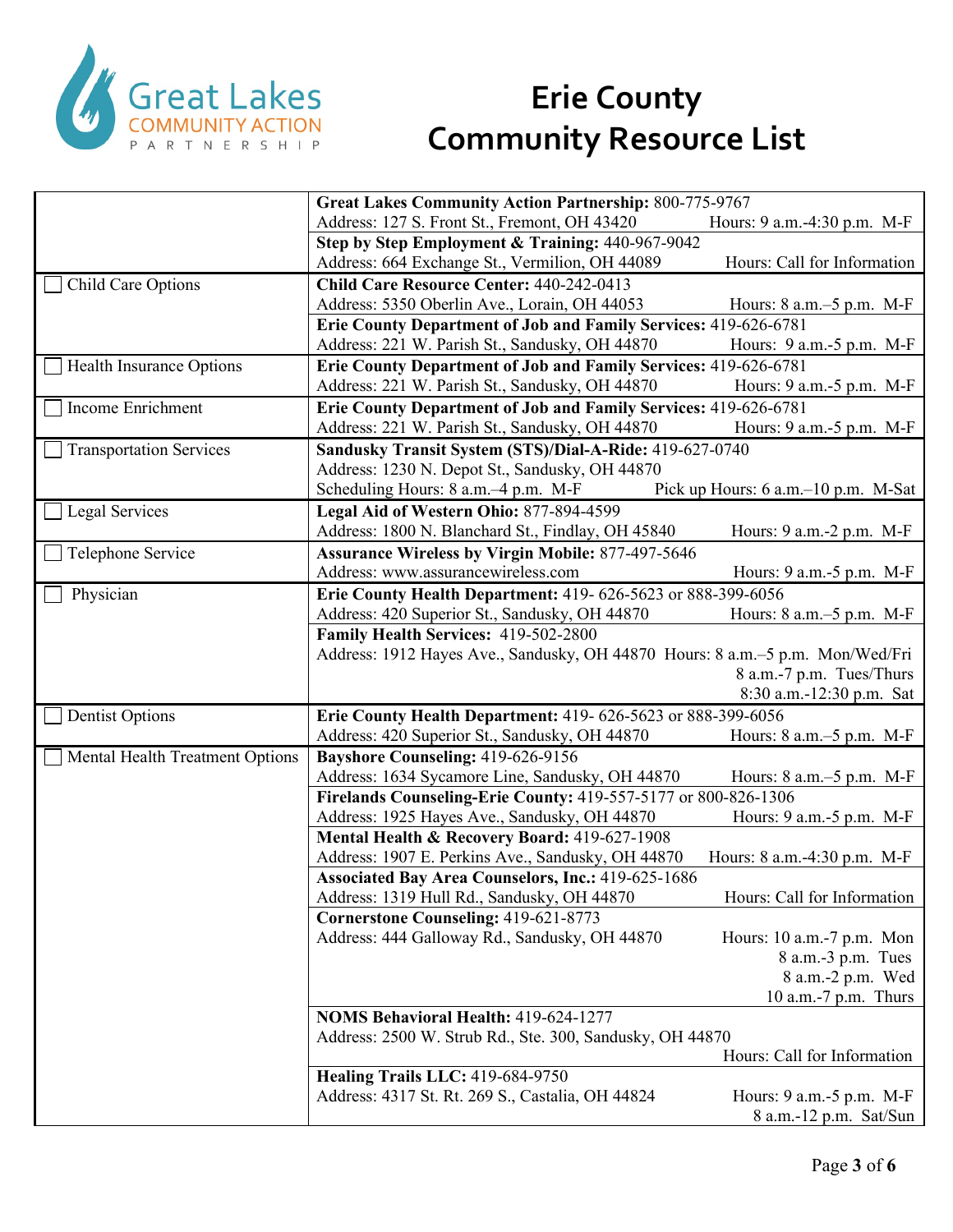

|                                   | Lakeshore Health and Wellness: 440-963-0402                                |                                           |  |
|-----------------------------------|----------------------------------------------------------------------------|-------------------------------------------|--|
|                                   | Address: 5475 Liberty Ave., Vermilion, OH 44089                            |                                           |  |
|                                   |                                                                            | Hours: 9 a.m.-8 p.m. M/Tues/Thurs         |  |
|                                   |                                                                            | $1 p.m.-8 p.m.$ Wed                       |  |
|                                   |                                                                            | 9 a.m. - 2 p.m. Sat                       |  |
|                                   | North Coast Counseling Services, Inc.: 440-967-7700                        |                                           |  |
|                                   | Address: 1607 State Rd., Vermilion, OH 44089                               | Hours: 9 a.m.-8:30 p.m. M-Sat             |  |
|                                   | Reiki and Counseling Center: 419-503-0906                                  |                                           |  |
|                                   | Address: 813 Seneca Ave., Huron, OH 44839                                  |                                           |  |
|                                   |                                                                            | Hours: 8:30 a.m.-4 p.m. Mon/Wed/Thurs/Fri |  |
|                                   |                                                                            | $8:30$ a.m.-12 p.m. Tues                  |  |
| Alcohol/Drug Treatment Options    | Bayshore Counseling: 419-626-9156                                          |                                           |  |
|                                   | Address: 1634 Sycamore Line, Sandusky, OH 44870                            | Hours: $8$ a.m. $-5$ p.m. M-F             |  |
|                                   | <b>Sandusky Artisans Recovery Community Center: 419-621-9377</b>           |                                           |  |
|                                   | Address: 138 E. Market St., Sandusky, OH 44870                             | Hours: 10 a.m. - 8 p.m. M-F               |  |
|                                   | Firelands Counseling-Erie County: 419-557-5177 or 800-826-1306             |                                           |  |
|                                   | Address: 1925 Hayes Ave., Sandusky, OH 44870                               | Hours: 9 a.m.-5 p.m. M-F                  |  |
|                                   | Mental Health & Recovery Board: 419-627-1908                               |                                           |  |
|                                   | Address: 1907 E. Perkins Ave., Sandusky, OH 44870                          | Hours: 8 a.m. -4:30 p.m. M-F              |  |
|                                   | Healing Trails LLC: 419-684-9750                                           |                                           |  |
|                                   | Address: 4317 St. Rt. 269 S., Castalia, OH 44824                           | Hours: 9 a.m. -5 p.m. M-F                 |  |
|                                   |                                                                            | 8 a.m.-12 p.m. Sat/Sun                    |  |
|                                   | <b>Oriana House (Lake Erie Community Corrections Center): 419-502-1050</b> |                                           |  |
|                                   | Address: 1845 Superior St., Sandusky, OH 44870                             | Hours: 8 a.m.-5 p.m. M-F                  |  |
| Nutrition Information: Children 5 | Women, Infants & Children (WIC)-Erie County: 419-626-5623                  |                                           |  |
| and Under and Pregnant Women      | Address: 420 Superior St., Sandusky, OH 44870                              | Hours: 8 a.m. - 5 p.m. M-F                |  |

#### **General: Interest; Application to be completed within 60-90 days.**

| Request:                   | <b>Referred to:</b>                                                       |                                |  |
|----------------------------|---------------------------------------------------------------------------|--------------------------------|--|
| Home Repair/Weatherization | <b>GLCAP Housing &amp; Energy Department: 800-775-9767</b>                |                                |  |
|                            | Address: 127 S. Front St., Fremont, OH 43420                              | Hours: 9 a.m. -4:30 p.m. M-F   |  |
|                            | Community Action Commission of Erie, Huron and Richland Co.: 419-626-4320 |                                |  |
|                            | Address: 908 Seavers Way, Sandusky, OH 44870                              | Hours: 8 a.m.-4:30 p.m. M-F    |  |
| Home Energy Conservation   | <b>Great Lakes Community Action Partnership: 800-775-9767</b>             |                                |  |
|                            | Address: 127 S. Front St., Fremont, OH 43420                              | Hours: 9 a.m. -4:30 p.m. M-F   |  |
| Home Purchase Planning     | <b>GLCAP First Time Home Buyers Program: 800-775-9767</b>                 |                                |  |
|                            | Address: 127 S. Front St., Fremont, OH 43420                              | Hours: 9 a.m. -4:30 p.m. M-F   |  |
|                            | <b>Firelands Habitat for Humanity: 419-621-7818</b>                       |                                |  |
|                            | Address: 7602 Milan Rd., Sandusky, OH 44870                               | Hours: 10 a.m.-5 p.m. Tues-Fri |  |
|                            |                                                                           | 9 a.m. -4 p.m. Sat             |  |
| Housing Counseling         | <b>Great Lakes Community Action Partnership: 800-775-9767</b>             |                                |  |
|                            | Address: 127 S. Front St., Fremont, OH 43420                              | Hours: 9 a.m.-4:30 p.m. M-F    |  |
| Private Well Assistance    | <b>Great Lakes Community Action Partnership: 800-775-9767</b>             |                                |  |
|                            | Address: 127 S. Front St., Fremont, OH 43420                              | Hours: 9 a.m.-4:30 p.m. M-F    |  |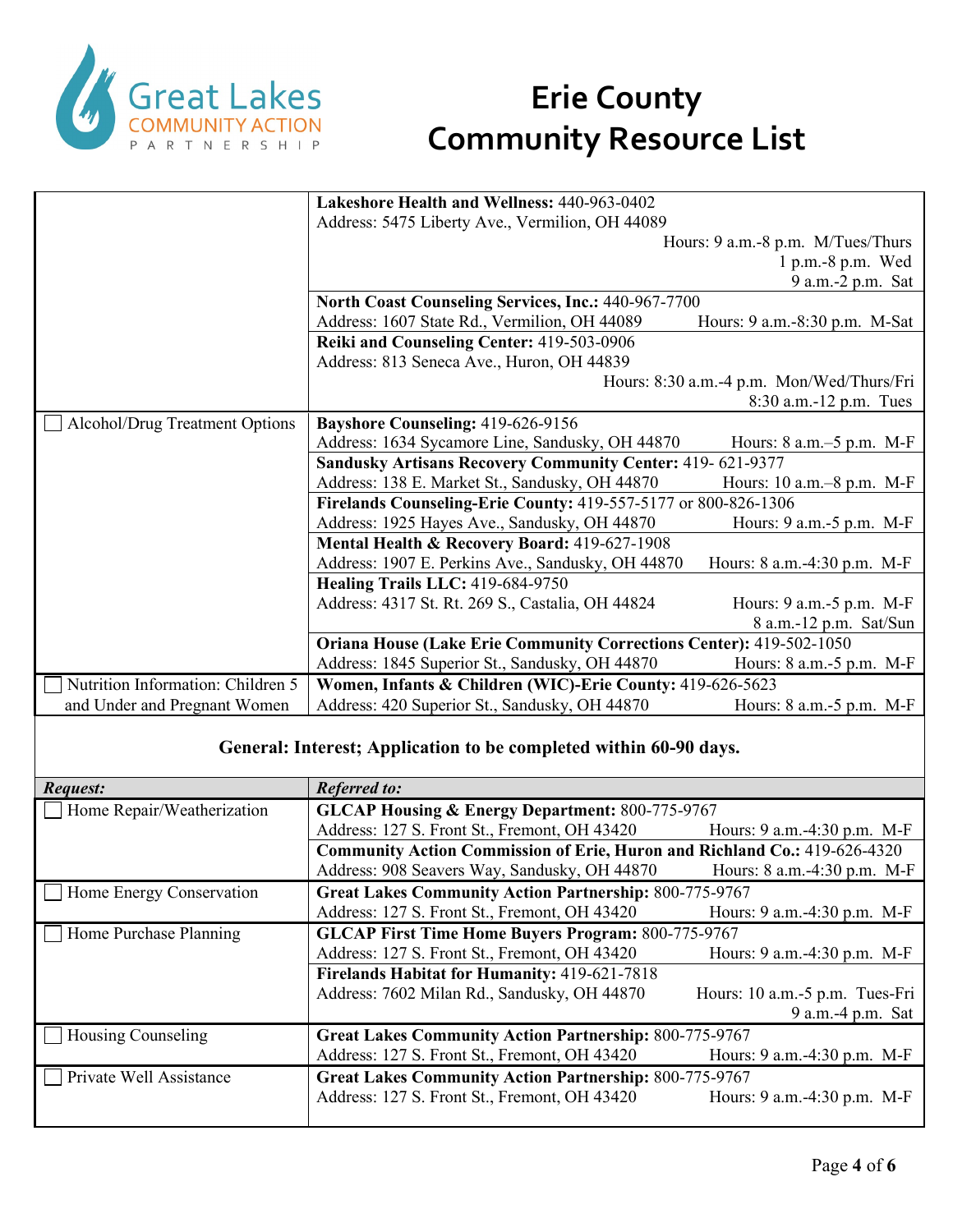

| <b>GED</b> Classes                     | Sandusky City Schools-Aspire: 419-984-1135                                                                      |                                                   |
|----------------------------------------|-----------------------------------------------------------------------------------------------------------------|---------------------------------------------------|
|                                        | Address: 2130 Hayes Ave., Sandusky, OH 44870                                                                    | Hours: 9 a.m. -4 p.m. M-F                         |
|                                        | EHOVE Career Center: 419-499-4663                                                                               |                                                   |
|                                        | Address: 316 W. Mason Rd., Milan, OH 44846                                                                      | Hours: 8 a.m.-9 p.m. M-Thurs<br>8 a.m.-4 p.m. Fri |
| <b>Parenting Classes</b>               | Bayshore Counseling: 419-626-9156                                                                               |                                                   |
|                                        | Address: 1634 Sycamore Line, Sandusky, OH 44870                                                                 | Hours: 8 a.m.–5 p.m. M-F                          |
| <b>Family Planning Services</b>        | Erie County Health Department: 419-626-5623 or 888-399-6056                                                     |                                                   |
|                                        | Address: 420 Superior St., Sandusky, OH 44870                                                                   | Hours: 8 a.m.-5 p.m. M-F                          |
|                                        | Heartbeat of Sandusky: 419-625-9511                                                                             |                                                   |
|                                        | Address: 3423 Columbus Ave., Sandusky, OH 44870                                                                 | Hours: Call for Information                       |
| Outstanding Bills / Debt Services      | OSU Extension Office-Erie County: 419-627-7631                                                                  |                                                   |
|                                        | Address: 2900 Columbus Ave., Sandusky, OH 44870                                                                 | Hours: 8 a.m.-4:30 p.m. M-F                       |
|                                        | <b>Community Credit Counseling: 419-626-5623</b>                                                                |                                                   |
|                                        | Address: 415 Central Ave., Sandusky, OH 44870                                                                   | Hours: 10 a.m.-4:30 p.m. M-F                      |
| <b>Budgeting Education</b>             | OSU Extension Office-Erie County: 419-627-7631                                                                  |                                                   |
|                                        | Address: 2900 Columbus Ave., Sandusky, OH 44870                                                                 | Hours: 8 a.m.-4:30 p.m. M-F                       |
|                                        | Catholic Charities: 419-502-0043                                                                                |                                                   |
|                                        | Holy Angels Catholic Church                                                                                     |                                                   |
|                                        | Address: 428 Tiffin Ave., Sandusky, OH 44870                                                                    | Hours: Appointment Only                           |
| <b>Vocational/College Options</b>      | Terra State Community College: 419-334-8400                                                                     |                                                   |
|                                        | Address: 2830 Napoleon Rd., Fremont, OH 43420                                                                   | Hours: 8 a.m.-7 p.m. Mon/Tues                     |
|                                        |                                                                                                                 | 8 a.m.-5 p.m. Wed/Thurs<br>8 a.m.-4 p.m. Fri      |
|                                        | Ohio Business College: 888-627-8345                                                                             |                                                   |
|                                        | Address: 5202 Timber Commons Dr., Sandusky, OH 44870                                                            |                                                   |
|                                        |                                                                                                                 | Hours: 9 a.m. - 5 p.m. M-F                        |
|                                        | Sandusky Career Center: 419-984-1100                                                                            |                                                   |
|                                        | Address: 4501 Venice Heights Blvd., Sandusky, OH 44870                                                          |                                                   |
|                                        |                                                                                                                 | Hours: 7:15 a.m.-4 p.m. M-F                       |
|                                        | EHOVE Career Center: 419-499-4663                                                                               |                                                   |
|                                        | Address: 316 W. Mason Rd., Milan, OH 44846                                                                      | Hours: 8 a.m.-9 p.m. M-Thurs                      |
|                                        |                                                                                                                 | 8 a.m.-4 p.m. Fri                                 |
| <b>Alternative Educational Funding</b> | <b>Erie County Department of Job and Family Services: 419-626-6781</b>                                          |                                                   |
|                                        | Address: 221 W. Parish St., Sandusky, OH 44870                                                                  | Hours: $9$ a.m. $-5$ p.m. M-F                     |
| Business Dev. Counseling               | GLCAP Community & Economic Development: 419-334-8911 or 800-775-9767                                            |                                                   |
|                                        | Address: 127 S. Front St., Fremont, OH 43420                                                                    | Hours: 9 a.m.-4:30 p.m. M-F                       |
| Senior Services                        | Serving Our Seniors: 419-624-1856                                                                               |                                                   |
|                                        | Address: 310 E. Boalt St., Sandusky, OH 44870                                                                   | Hours: 8 a.m. - 5 p.m. M-F                        |
|                                        | Area Office on Aging of Northwest Ohio: 419-382-0624                                                            |                                                   |
|                                        | Address: 2155 Arlington Ave., Toledo, OH 43609                                                                  | Hours: 8:30 a.m.-5 p.m. M-F                       |
| <b>Disability Support</b>              | Partners in Community: 419-626-1002                                                                             |                                                   |
|                                        |                                                                                                                 |                                                   |
|                                        | Address: 116 W. Madison St., Sandusky, OH 44870                                                                 | Hours: $8$ a.m. $-4$ p.m. M-F                     |
|                                        | Erie County Board of Developmental Disabilities: 419-626-0208<br>Address: 4405 Galloway Rd., Sandusky, OH 44870 | Hours: 7:30 a.m.-4:30 p.m. M-F                    |